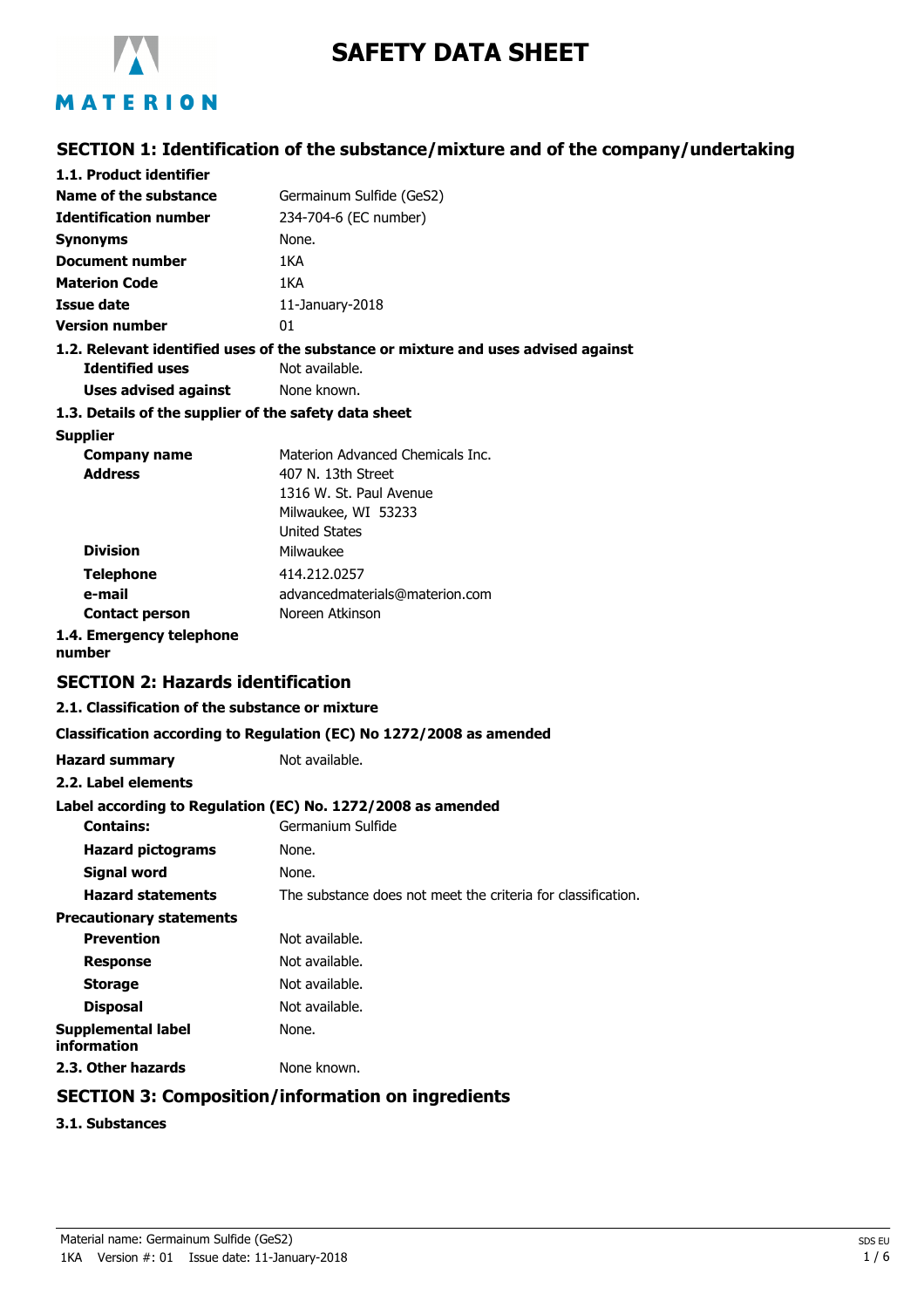| <b>General information</b>                                                                    |                                             |                         |                                         |              |
|-----------------------------------------------------------------------------------------------|---------------------------------------------|-------------------------|-----------------------------------------|--------------|
| <b>Chemical name</b>                                                                          | $\frac{1}{2}$                               | CAS-No. / EC<br>No.     | <b>REACH Registration No. INDEX No.</b> | <b>Notes</b> |
| Germanium Sulfide                                                                             | $90 - 100$                                  | 12025-32-0<br>234-704-6 |                                         |              |
| <b>Classification:</b>                                                                        |                                             |                         |                                         |              |
| <b>SECTION 4: First aid measures</b>                                                          |                                             |                         |                                         |              |
| <b>General information</b>                                                                    | Not available.                              |                         |                                         |              |
| 4.1. Description of first aid measures                                                        |                                             |                         |                                         |              |
| <b>Inhalation</b>                                                                             | Not available.                              |                         |                                         |              |
| Skin contact                                                                                  | Not available.                              |                         |                                         |              |
| Eye contact                                                                                   | Not available.                              |                         |                                         |              |
| <b>Ingestion</b>                                                                              | Not available.                              |                         |                                         |              |
| 4.2. Most important<br>symptoms and effects, both<br>acute and delayed                        | Not available.                              |                         |                                         |              |
| 4.3. Indication of any<br>immediate medical attention<br>and special treatment<br>needed      | Not available.                              |                         |                                         |              |
| <b>SECTION 5: Firefighting measures</b>                                                       |                                             |                         |                                         |              |
| <b>General fire hazards</b>                                                                   | Not available.                              |                         |                                         |              |
| 5.1. Extinguishing media<br><b>Suitable extinguishing</b><br>media                            | Not available.                              |                         |                                         |              |
| <b>Unsuitable extinguishing</b><br>media                                                      | Not available.                              |                         |                                         |              |
| 5.2. Special hazards arising<br>from the substance or<br>mixture                              | Not available.                              |                         |                                         |              |
| 5.3. Advice for firefighters<br><b>Special protective</b><br>equipment for<br>firefighters    | Not available.                              |                         |                                         |              |
| <b>SECTION 6: Accidental release measures</b>                                                 |                                             |                         |                                         |              |
| 6.1. Personal precautions, protective equipment and emergency procedures<br>For non-emergency | Not available.                              |                         |                                         |              |
| personnel<br>For emergency<br>responders                                                      | Not available.                              |                         |                                         |              |
| 6.2. Environmental<br>precautions                                                             | Not available.                              |                         |                                         |              |
| 6.3. Methods and material for<br>containment and cleaning up                                  | Not available.                              |                         |                                         |              |
| 6.4. Reference to other<br>sections                                                           | Not available.                              |                         |                                         |              |
| <b>SECTION 7: Handling and storage</b>                                                        |                                             |                         |                                         |              |
| 7.1. Precautions for safe<br>handling                                                         | Not available.                              |                         |                                         |              |
| 7.2. Conditions for safe<br>storage, including any<br>incompatibilities                       | Not available.                              |                         |                                         |              |
| 7.3. Specific end use(s)                                                                      | Not available.                              |                         |                                         |              |
| <b>SECTION 8: Exposure controls/personal protection</b>                                       |                                             |                         |                                         |              |
| 8.1. Control parameters                                                                       |                                             |                         |                                         |              |
| <b>Occupational exposure limits</b>                                                           | No exposure limits noted for ingredient(s). |                         |                                         |              |

**Biological limit values** No biological exposure limits noted for the ingredient(s).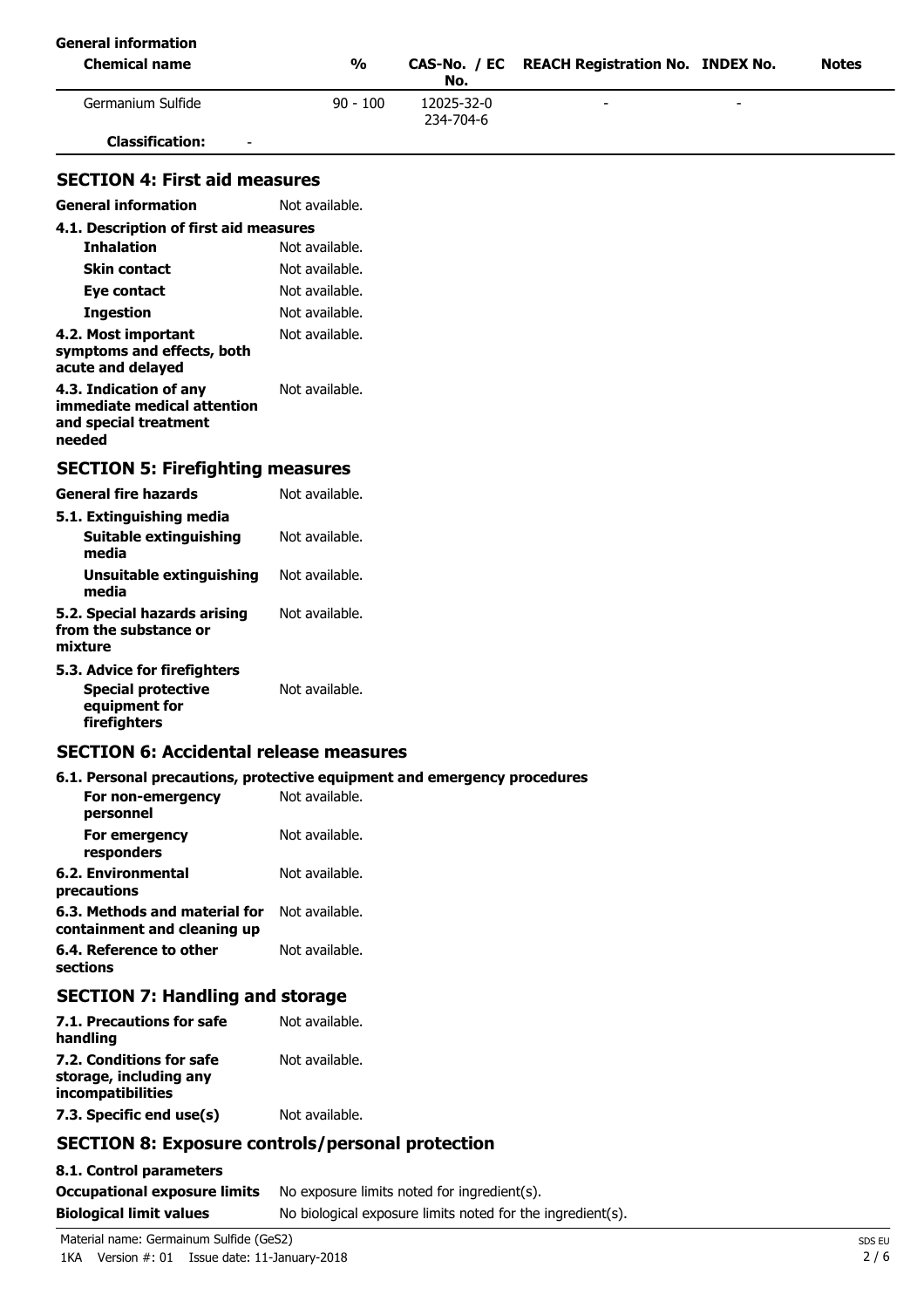| <b>Recommended monitoring</b><br>procedures          | Not available.                                                        |
|------------------------------------------------------|-----------------------------------------------------------------------|
| <b>Derived no effect levels</b><br>(DNELs)           | Not available.                                                        |
| <b>Predicted no effect</b><br>concentrations (PNECs) | Not available.                                                        |
| 8.2. Exposure controls                               |                                                                       |
| <b>Appropriate engineering</b><br>controls           | Not available.                                                        |
|                                                      | Individual protection measures, such as personal protective equipment |
| <b>General information</b>                           | Not available.                                                        |
| Eye/face protection                                  | Not available.                                                        |
| <b>Skin protection</b>                               |                                                                       |
| - Hand protection                                    | Not available.                                                        |
| - Other                                              | Not available.                                                        |
| <b>Respiratory protection</b>                        | Not available.                                                        |
| <b>Thermal hazards</b>                               | Not available.                                                        |
| <b>Hygiene measures</b>                              | Not available.                                                        |
| <b>Environmental exposure</b><br>controls            | Not available.                                                        |

# **SECTION 9: Physical and chemical properties**

#### **9.1. Information on basic physical and chemical properties**

| <b>Appearance</b>                                   |                |
|-----------------------------------------------------|----------------|
| <b>Physical state</b>                               | Solid.         |
| Form                                                | Not available. |
| Colour                                              | Not available. |
| Odour                                               | Not available. |
| <b>Odour threshold</b>                              | Not available. |
| рH                                                  | Not available. |
| <b>Melting point/freezing point</b>                 | Not available. |
| <b>Initial boiling point and</b><br>boiling range   | Not available. |
| <b>Flash point</b>                                  | Not available. |
| <b>Evaporation rate</b>                             | Not available. |
| <b>Flammability (solid, gas)</b>                    | Not available. |
| <b>Upper/lower flammability or explosive limits</b> |                |
| <b>Flammability limit - lower</b><br>(%)            | Not available. |
| <b>Flammability limit -</b><br>upper $(% )$         | Not available. |
| <b>Vapour pressure</b>                              | Not available. |
| <b>Vapour density</b>                               | Not available. |
| <b>Relative density</b>                             | Not available. |
| Solubility(ies)                                     |                |
| Solubility (water)                                  | Not available. |
| <b>Partition coefficient</b><br>(n-octanol/water)   | Not available. |
| <b>Auto-ignition temperature</b>                    | Not available. |
| <b>Decomposition temperature</b>                    | Not available. |
| <b>Viscosity</b>                                    | Not available. |
| <b>Explosive properties</b>                         | Not available. |
| <b>Oxidising properties</b>                         | Not available. |
| 9.2. Other information                              |                |
| Molecular formula                                   | GeS            |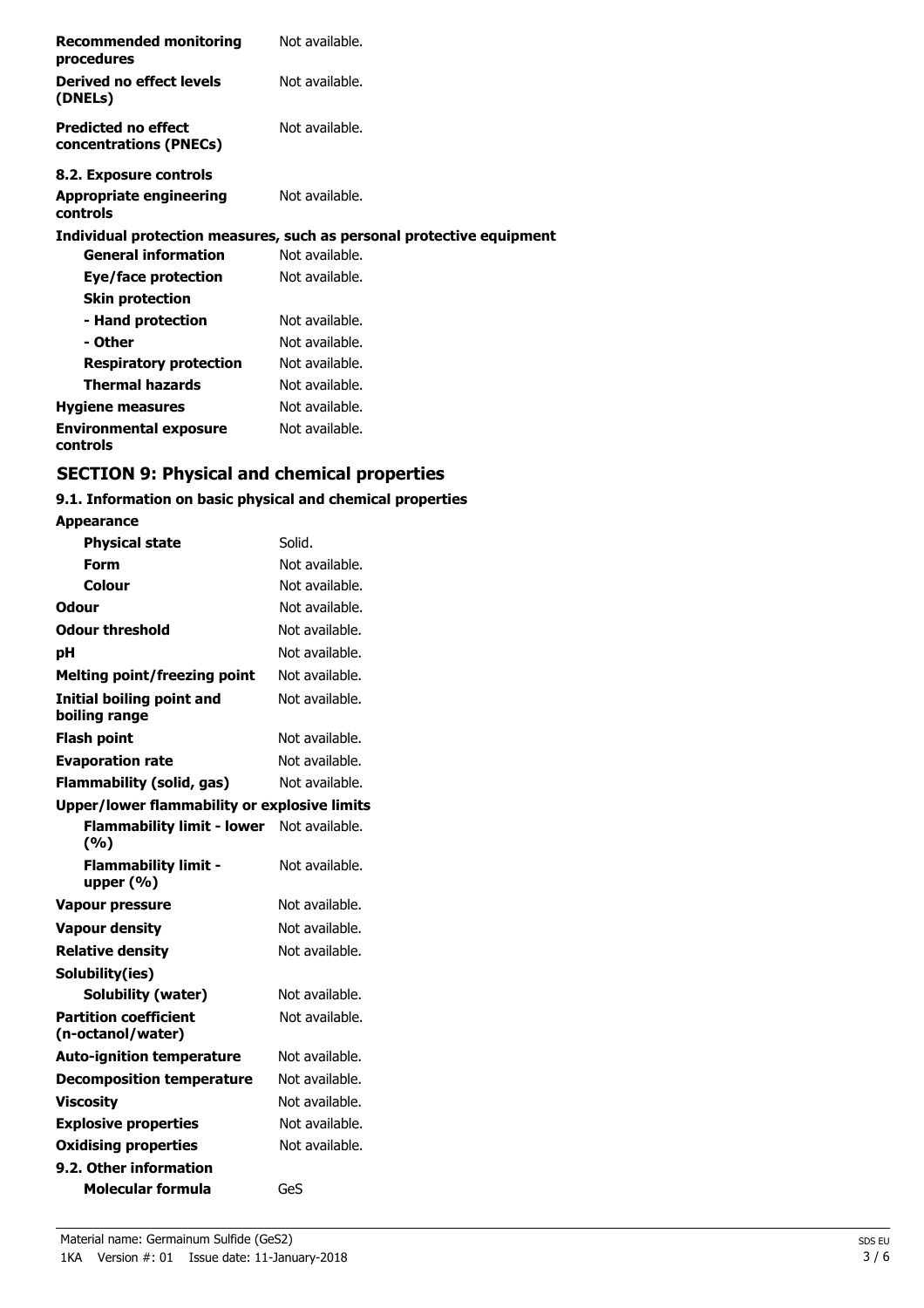# **SECTION 10: Stability and reactivity**

| 10.1. Reactivity                            | Not available. |
|---------------------------------------------|----------------|
| 10.2. Chemical stability                    | Not available. |
| 10.3. Possibility of hazardous<br>reactions | Not available. |
| 10.4. Conditions to avoid                   | Not available. |
| 10.5. Incompatible materials                | Not available. |
| 10.6. Hazardous<br>decomposition products   | Not available. |

# **SECTION 11: Toxicological information**

| <b>General information</b>                                   | Not available.                                                                                               |
|--------------------------------------------------------------|--------------------------------------------------------------------------------------------------------------|
| <b>Information on likely routes of exposure</b>              |                                                                                                              |
| <b>Inhalation</b>                                            | Not available.                                                                                               |
| <b>Skin contact</b>                                          | Not available.                                                                                               |
| Eye contact                                                  | Not available.                                                                                               |
| <b>Ingestion</b>                                             | Not available.                                                                                               |
| <b>Symptoms</b>                                              | Not available.                                                                                               |
| 11.1. Information on toxicological effects                   |                                                                                                              |
| <b>Acute toxicity</b>                                        | No data available.                                                                                           |
| <b>Skin corrosion/irritation</b>                             | Not available.                                                                                               |
| Serious eye damage/eye<br>irritation                         | Not available.                                                                                               |
| <b>Respiratory sensitisation</b>                             | Not available.                                                                                               |
| <b>Skin sensitisation</b>                                    | Not available.                                                                                               |
| <b>Germ cell mutagenicity</b>                                | Not available.                                                                                               |
| Carcinogenicity                                              |                                                                                                              |
| at work (as amended)                                         | Hungary. 26/2000 EüM Ordinance on protection against and preventing risk relating to exposure to carcinogens |
| Not listed.                                                  |                                                                                                              |
| <b>Reproductive toxicity</b>                                 | Not available.                                                                                               |
| Specific target organ toxicity<br>- single exposure          | Not available.                                                                                               |
| <b>Specific target organ toxicity</b><br>- repeated exposure | Not available.                                                                                               |
| <b>Aspiration hazard</b>                                     | Not available.                                                                                               |
| Mixture versus substance<br>information                      | Not available.                                                                                               |
| <b>Other information</b>                                     | Not available.                                                                                               |
| <b>SECTION 12: Ecological information</b>                    |                                                                                                              |

| 12.1. Toxicity                                            | No toxicity data noted for the ingredient(s). |  |
|-----------------------------------------------------------|-----------------------------------------------|--|
| 12.2. Persistence and<br>degradability                    | Not available.                                |  |
| 12.3. Bioaccumulative<br>potential                        | Not available.                                |  |
| <b>Partition coefficient</b><br>n-octanol/water (log Kow) | Not available.                                |  |
| <b>Bioconcentration factor (BCF)</b>                      | Not available.                                |  |
| 12.4. Mobility in soil                                    | Not available.                                |  |
| 12.5. Results of PBT<br>and vPvB<br>assessment            | Not a PBT or vPvB substance or mixture.       |  |
| 12.6. Other adverse effects                               | Not available.                                |  |

# **SECTION 13: Disposal considerations**

#### **13.1. Waste treatment methods**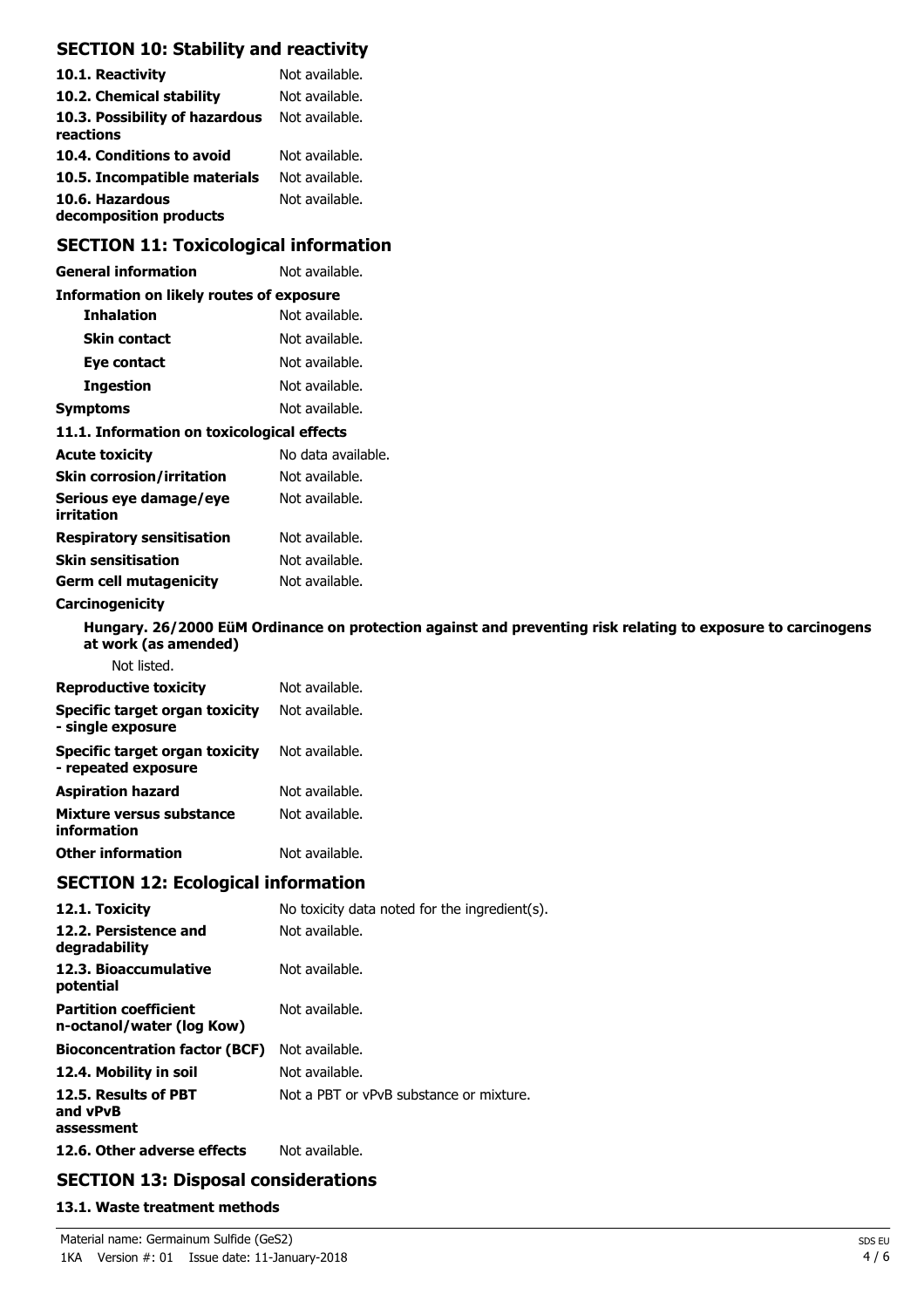| Residual waste         | Not available. |
|------------------------|----------------|
| Contaminated packaging | Not available. |
| EU waste code          | Not available. |

#### **SECTION 14: Transport information**

#### **ADR**

14.1. - 14.6.: Not regulated as dangerous goods.

**RID**

14.1. - 14.6.: Not regulated as dangerous goods.

#### **ADN**

14.1. - 14.6.: Not regulated as dangerous goods.

**IATA**

14.1. - 14.6.: Not regulated as dangerous goods.

**IMDG**

14.1. - 14.6.: Not regulated as dangerous goods.

#### **SECTION 15: Regulatory information**

#### **15.1. Safety, health and environmental regulations/legislation specific for the substance or mixture**

#### **EU regulations**

**Regulation (EC) No. 1005/2009 on substances that deplete the ozone layer, Annex I and II, as amended** Not listed.

**Regulation (EC) No. 850/2004 On persistent organic pollutants, Annex I as amended** Not listed.

**Regulation (EU) No. 649/2012 concerning the export and import of dangerous chemicals, Annex I, Part 1 as amended**

Not listed.

**Regulation (EU) No. 649/2012 concerning the export and import of dangerous chemicals, Annex I, Part 2 as amended**

Not listed.

**Regulation (EU) No. 649/2012 concerning the export and import of dangerous chemicals, Annex I, Part 3 as amended**

Not listed.

**Regulation (EU) No. 649/2012 concerning the export and import of dangerous chemicals, Annex V as amended** Not listed.

**Regulation (EC) No. 166/2006 Annex II Pollutant Release and Transfer Registry, as amended** Not listed.

**Regulation (EC) No. 1907/2006, REACH Article 59(10) Candidate List as currently published by ECHA** Not listed.

#### **Authorisations**

**Regulation (EC) No. 1907/2006, REACH Annex XIV Substances subject to authorization, as amended** Not listed.

#### **Restrictions on use**

**Regulation (EC) No. 1907/2006, REACH Annex XVII Substances subject to restriction on marketing and use as amended**

Not listed.

**Directive 2004/37/EC: on the protection of workers from the risks related to exposure to carcinogens and mutagens at work, as amended.**

Not listed.

#### **Other EU regulations**

**Directive 2012/18/EU on major accident hazards involving dangerous substances, as amended** Not listed.

| <b>National regulations</b> | Not available. |
|-----------------------------|----------------|
| 15.2. Chemical safety       | Not available. |
| assessment                  |                |

#### **SECTION 16: Other information**

**List of abbreviations** Not available